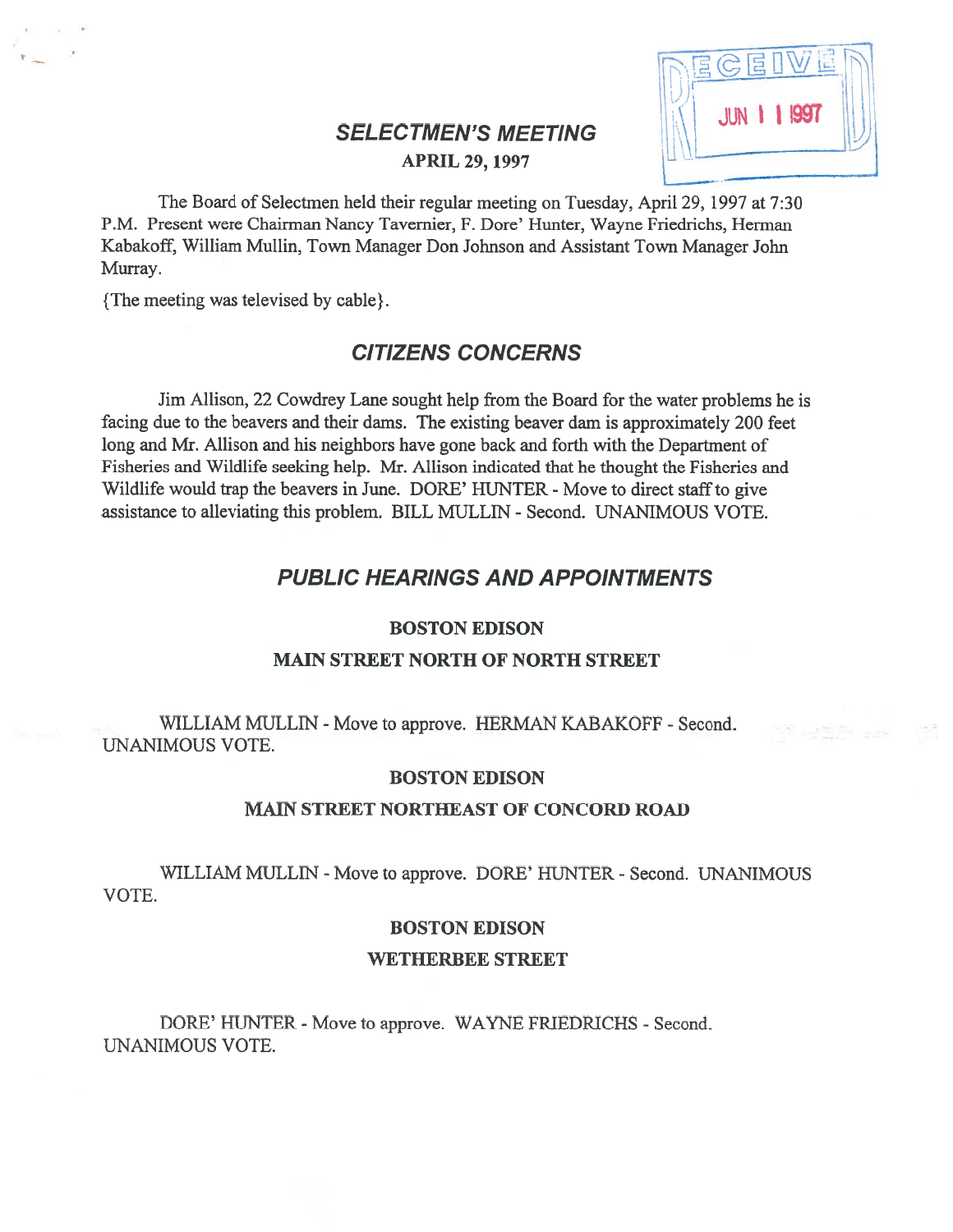# SELECTMEN'S BUSINESS

## TOWN MEETING WRAP -UP

The Board all agree<sup>d</sup> that the format of the warrant and budget supplement worked very well this year. The Board heard from the public that they wished the school information had been made available earlier. They Board mentioned that next year they would like to distinguish the Budget Supplement from the Warrant by adding color. The Board stated that they would like to see the Planning Board simplify the summaries in the Zoning articles.

The Board also discussed the length of Town Meeting. All members felt that three nights would have been sufficient and did not think it was necessary to have the fourth. The Board stated that they have very little control over the meeting length. The Board felt that the Moderator could have controlled the meeting <sup>a</sup> little more. The Board also stated their concern regarding spending \$500,000 in the last <sup>10</sup> minutes of town meeting. Bill Mullin suggested that the Board ask the Moderator to do the following:

1. Give his estimate on the length of Town Meeting.

2. Make sure the public focuses on the debate.

Dore' stated that he remembered the days when Town Meeting lasted 8-9 nights. Don MacKenzie, Moderator, entered the room. Mr. MacKenzie was briefed regarding the Board's conversation. Mr. MacKenzie stated that the Town of Lexington meets <sup>15</sup> nights and the Town of Dennis meets for <sup>1</sup> night. Mr. MacKenzie felt that the length of Town Meeting is longer due to the amount of questions asked by the public. Mr. MacKenzie suggested that staff be pu<sup>t</sup> on the floor to answer questions which he feels could shorten the time. Mr. MacKenzie also stated that he did not recognize 80% of the people which also adds time onto the meeting. Mr. MacKenzie stated that people making amendments had not prepared the amendments ahead of time which also increased the length of town meeting. Mr. MacKenzie stated that he gave the public the opportunity to debate the last fifteen minutes of spending and the only thing that was cut was the presentations by staff. Mr. MacKenzie asked the Board to formulate in writing all of staffs concerns which he will address.

# VOLUNTEER LIABILITY

This issue has been brought before the Board of Selectmen by the Conservation Commission subcommittee called the Land Stewardship. The issue was raised due to concerns with volunteers using power equipment. Staff has checked into obtaining insurance for the five (5) people that would be using the equipment and the cost would be \$310.00. The Board asked what has been done in the past. Staff stated that any injury would fall on the volunteers persona<sup>l</sup> insurance and if there wasn't any insurance then it would be private by the volunteer which could possibly run into <sup>a</sup> suit against the Town. Staff has also suggested to all organizations that they obtain their own private insurance. The Town cannot purchase <sup>a</sup> genera<sup>l</sup> liability policy for all its volunteers. Staff was also concerned about discouraging volunteers from working as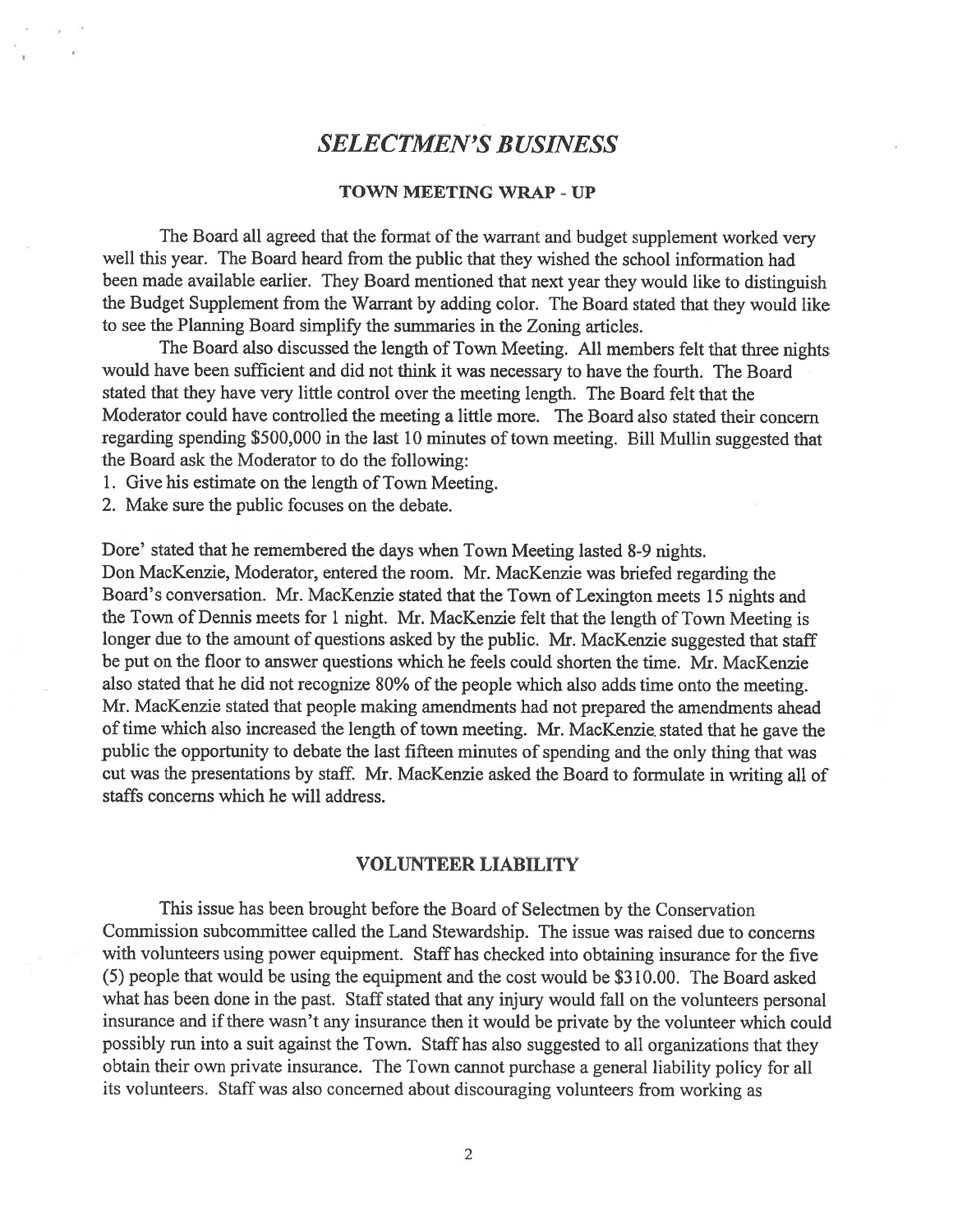volunteers since volunteers are <sup>a</sup> big par<sup>t</sup> of Acton's makeup. The Board also discussed putting <sup>a</sup> statement on the Volunteer Coordinating Committees application to make volunteers aware of any potential risk.

#### CHAPTER 0

Nancy Tavernier stated that Chapter 0 needs to be addressed by the Board in the near future based on legislation change that occurred last year. Acton also needs to adopt this change of wording. The Board addressed this issue previously and concerns were raised by the Acton Area Chamber of Commerce. Nancy asked how much tax money the Town has lost due to the suspension of collecting Chapter 0 monies. The Board debated using hard enforcement for collection and staff stated that some of the people on the list for taxes owed know how the system works and are choosing to abuse it. The Board asked staff to come up with a proposal on how to address this issue. Wayne Friedrichs volunteered to speak with the Chamber to resolve any issues that they might have.

## RECREATION WHITE PAPER DISCUSSION

Bill Mullin discussed his repor<sup>t</sup> entitled "Recreation in the Town of Acton". The Board stated that they were impressed by the packet of information. Bill stated that <sup>a</sup> lot of hard work went into this repor<sup>t</sup> by staff and volunteers who donated their time and resources. WILLIAM MULLIN -Move that the Board of Selectmen suppor<sup>t</sup> this Recreation vision and will adopt the following:

1. Adopt the vision statement located on page three of the report changing line two from "on a par with or..." to or comparable....

That the Board of Selectmen suppor<sup>t</sup> the Recreation Vision and will distinctly incorporate it in relevant decision making processes.

2. Re-establish, with <sup>a</sup> membership of 5-9 members, the Recreation Commission. The membership of the Recreation Commission should include the Director of Community Education.

3. Require staff comments about recreation issued on subdivision and site <sup>p</sup>lan approvals for residential and commercial development.

4. Require Planning Board comments about recreation issues on subdivision approvals for residential and commercial development.

5. Direct the Town Manager to deliver to the Board of Selectmen <sup>a</sup> repor<sup>t</sup> entitled "Recreation" at or about the time of delivery of his annual town budget message. This repor<sup>t</sup> should describe <sup>a</sup> summation of the operational, programming, maintenance and capital budgeting items which have an impact on recreation for the next three years. Bill Mullin also suggested that Acton look into purchasing more land for recreation purposes. DORE' HUNTER - Second. UNANIMOUS VOTE.

BILL MULLIN - Move to direct the Town Manager to develop a strategy, as quickly as possible, to employ greater amounts of the land that the Town already owns as fields for sports activities. DORE' HUNTER -Second. UNANIMOUS VOTE.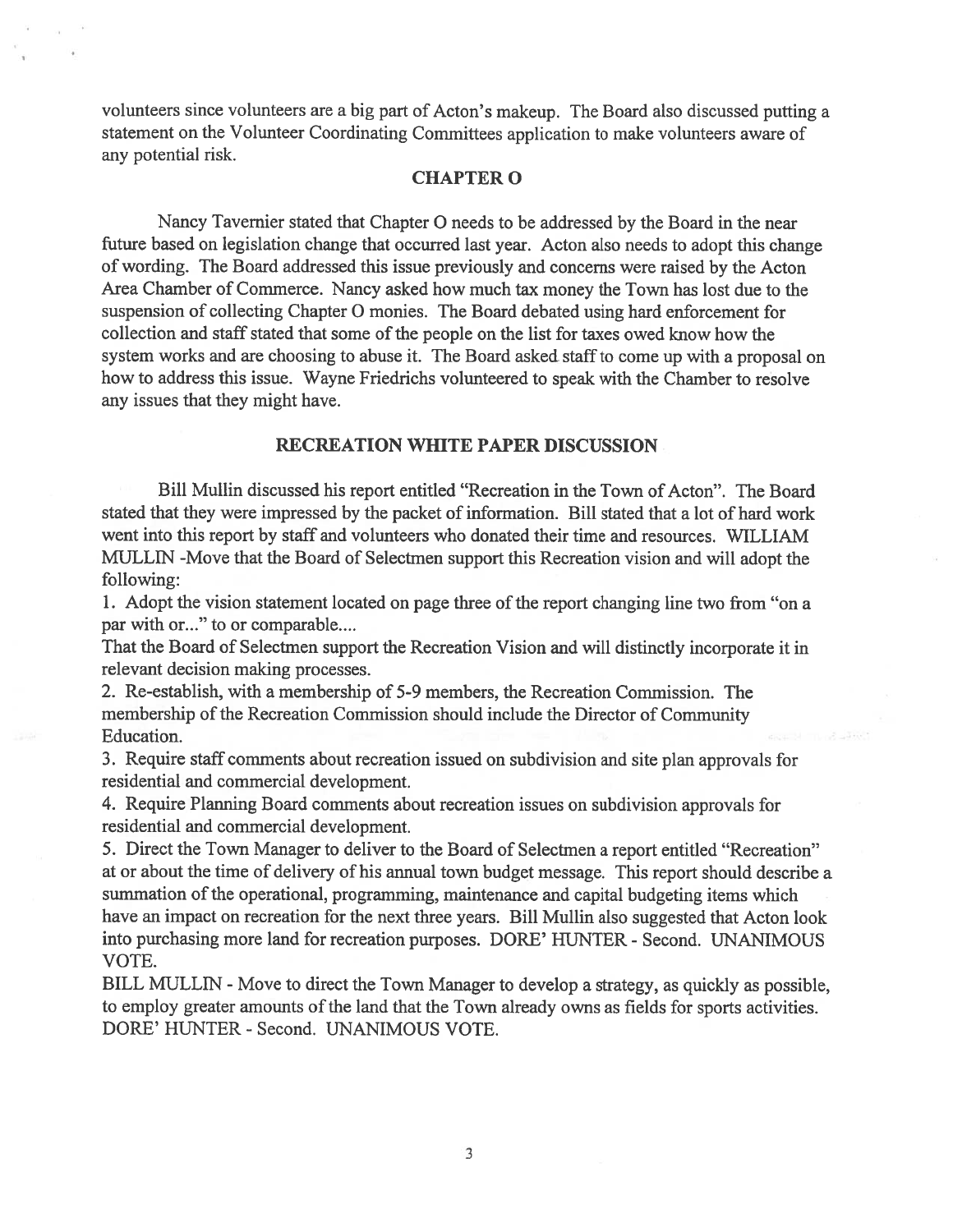## ECONOMIC DEVELOPMENT STUDY COMMITTEE PRESENTATION

Wayne Friedrichs reported to the Board the conclusions of the Economic Development Study Committee. Mr. Friedrichs reported that it was their recommendation that an advisory committee be formed, which will repor<sup>t</sup> to the Board of Selectmen. It was their recommendation that the committee consist of 5-9 members with <sup>a</sup> three year term and the committee be drawn from the BOS, Planning Board, finance Committee, Chamber of Commerce, and the Business Community. The goal of the committee is to promote the economic well being in Acton and also to take an active role in bringing desirable businesses to Acton. Additional goals would include, tax diversification, improved quality of life, goals of the master plan, employment opportunities and consumer revenues. WAYNE FRIEDRICHS - Move memo dated April 29, 1997 written by Wayne Friedrichs (see attached). DORE' HUNTER - Second. UNANIMOUS VOTE.

#### BETTER GOVERNMENT COMPETITION

Nancy volunteered to draft the entry letter for the Better Government competition.

# HANSCOM AIR SHOW 97

The Board is in receipt of <sup>a</sup> letter from Hanscom Air Show asking the Board of Selectmen to operate <sup>a</sup> booth at their annual Air Show. The booth must be sponsore<sup>d</sup> by the Board of Selectmen and the selectmen would be responsible for determining how the booth will be manned and profits split between nonprofit organizations in Acton. The booths can not advertise for any political cause or issue nor for the non-profit organizations for which they are raising money. The Board stated that they do not wish to operate <sup>a</sup> booth. The Chamber of Commerce has expressed interest in manning <sup>a</sup> booth, however, no approval from the Board is needed.

> EAGLE SCOUT COURT OF HONOR MICHAEL FITZGERALD

 $15.77...$ 

 $1.1 - 1.1$ 

 $127.1 +$ 

Herman to represen<sup>t</sup> the Board.

curtility analysis interest

지기주

#### LAST MINUTE CHAIRMAN ITEMS

Nancy stated that she had <sup>a</sup> chance to browse the Home Page and that it was excellent. The Board also discussed their displeasure that the School Committee had scheduled conflicting meeting dates and that they felt the should skip over May for the next ALG meeting and possibly meet in June.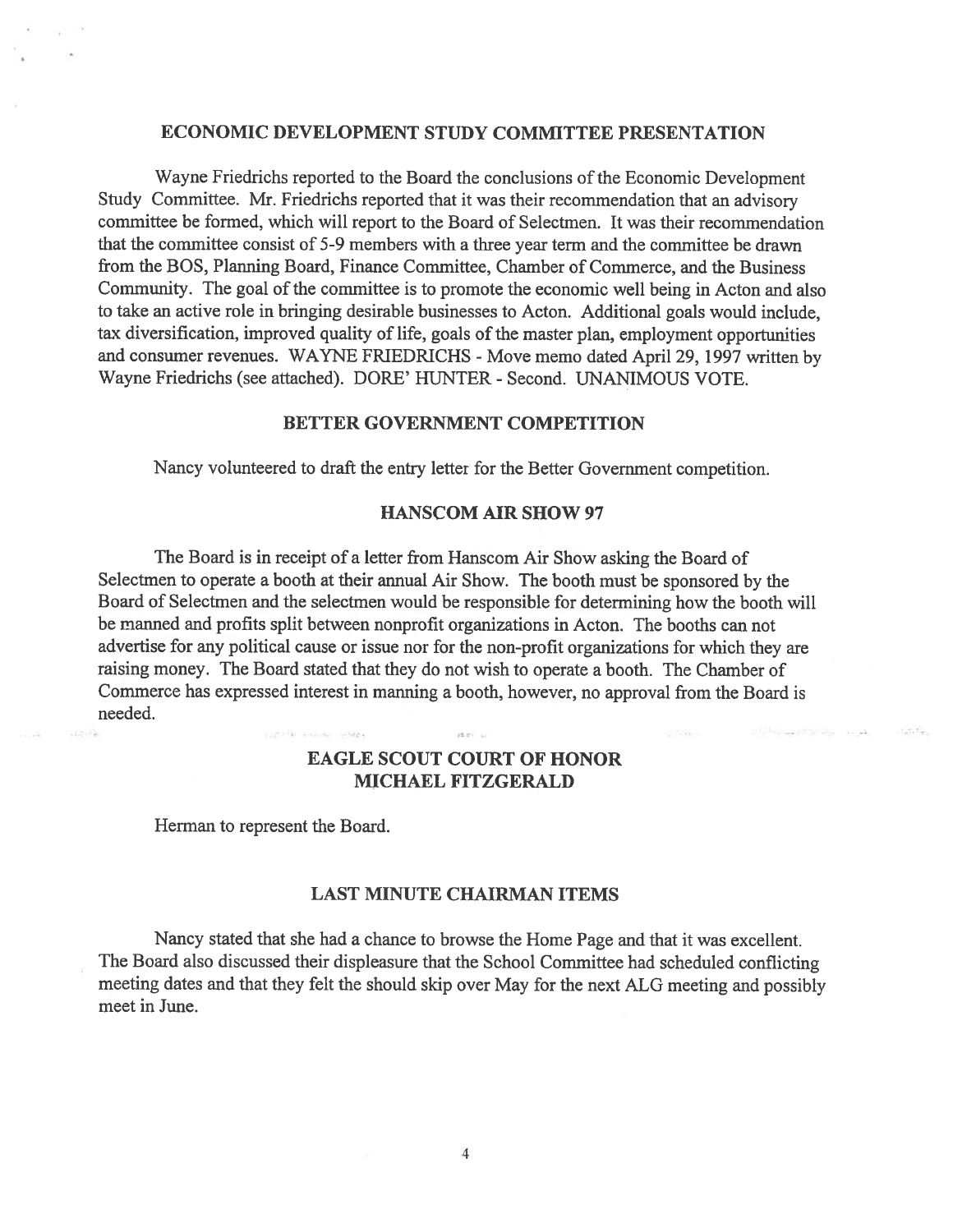### BOARD REORGANIZATION

NANCY TAVERNIER - Move to nominate F. DORE' HUNTER as the next chairman. WILLIAM MULLEN - Second. UNANIMOUS VOTE.

Bill Mullin stated that Nancy's performance this pas<sup>t</sup> year has been incredible and exemplary and that the Town is lucky to have had her.

DORE' HUNTER - Nominate WAYNE FRIEDRICHS as the Vice Chairman. WILLIAM MULLEN - Second. UNANIMOUS VOTE.

DORE' HUNTER - Nominate HERMAN KABAKOFF as the Clerk. WILLIAM MULLEN - Second. UNANIMOUS VOTE.

# CONSENTA GENDA

NANCY TAVERNIER - Move to accept the consent calendar holding agenda item #15 & 17 for discussion. WAYNE FRIEDRICH\$ - Second. UNANIMOUS VOTE.

Herman asked the Board for clarification regarding internal borrowing. HERMAN KABAKOFF - Move to approve consent item number 15. WILLIAM MULLIN - Second. UNANIMOUS VOTE.

Herman questioned why this sign reques<sup>t</sup> would need to be approved by the Board. The Board stated that it is not within the public way. HERMAN KABAKOFF - Move to approve consent item number 17. WILLIAM MULLEN - Second. UNANIMOUS VOTE.

An additional consent item was placed before the Board. Jim Fenton would like to donate <sup>a</sup> house to the Fire Department for fire practice. WILLIAM MULLIN - Move to approve donation. HERMAN KABAKOFF - Second. UNANIMOUS VOTE.

# TOWN MANAGERS REPORT

and in

# ROOM 204 - HEARING ROOM

Samples of chairs were brought in to ask the Board members which chair they would like to see in Room 204. The Board picked a chair they all liked and asked staff to pick a fabric suitable to the room and to have some chairs with arms and some without. Don stated that he would direct staff to purchase the chairs. Some other suggestions were to use a standing microphones instead of the clips used on shirts and drapes, tables, and shades.

The Board adjourned regular session at 10:20 PM.